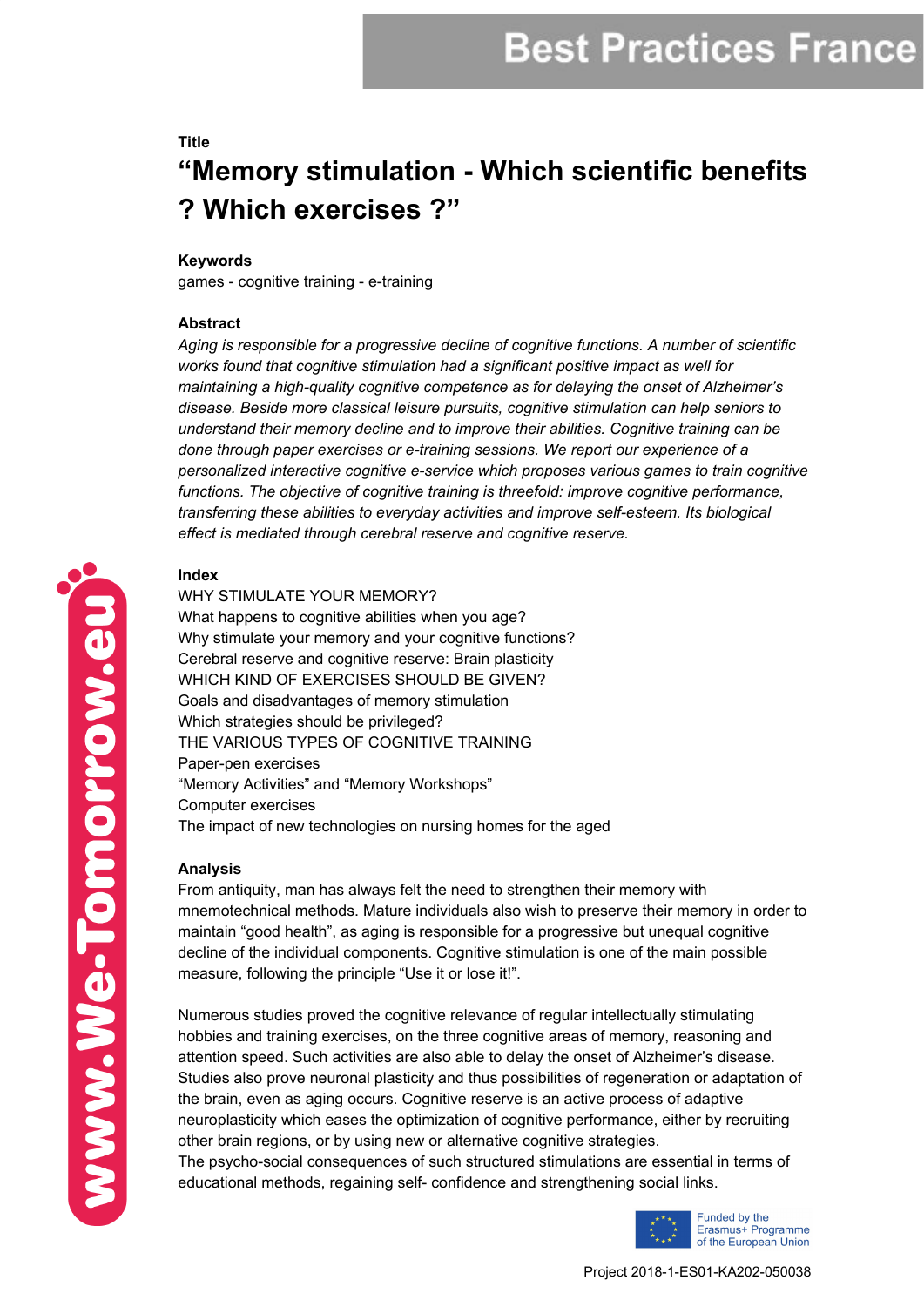# **Best Practices France**

But memory is not a muscle that can be over-trained in a mechanical manner. So it is dangerous for seniors to believe that it is possible, necessary and desirable to increase their ability of learning things by heart. Rather than self-repetition, literature has greatly proved the spontaneous or trained efficiency of other techniques for mature individuals based on categorization, semantic organization into a hierarchy or mental visualization. Memory stimulation exercises should, on the one hand, strengthen existing natural cognitive strategies, and on the other hand improve learning, development and maintaining of new

strategies based on logic and reasoning.

The various types of cognitive trainings are "Paper-pen exercises", "Memory Activities" and "Memory Workshops", and Computer exercises.

This last type comfort the idea of "not demonizing your computer!", as despite popular belief, elderly people are not scared of computers.

Considering this, the Happyneuron website was developed in 2006 by a scientific team including the author, in order to offer such computerized and supervised cognitive training. The website currently offers about 50 fun and educational exercises, split into 5 cognitive sectors: memory, attention, language, executive functions and visio-spatial.

All exercises are organized in the same way: a home screen with general information about the exercise, a "Know more" part to explain the cognitive mechanism and the aim of the exercise, an "Example" part to educationally explain the course of the exercise. Accuracy and time for answering are taken into account for the results. The computer allows

interaction on three levels: (1) a calibration in percentiles considers three classical demographical variables, being age, gender and socio-educational level, (2) the subject's results are compared with the appropriate calibration, they also include commentaries, and (3), a computer supervisor (coach) adapts the program to each user.

The analysis of 628 subscribers reveals women are the main users (64%) and a predominant academic level (56%). There are more men at academic level (63% against 52% for women). Whilst the average age is 41.8, we can observe 3 age peaks around 22, 44 and 57, regardless of the gender, even though these peaks are more emphasized for women. 9% of subscribers are older than 70, which shows that these exercises really are suitable for people aged 70 and older. On the average, 6 exercises are carried out each time someone logs on.

We also analyzed the progress of performances of 39 subscribers who were particularly assiduous and carried out an average of 1099 exercises and an average of 3 to 4 exercises each daily login session. There were 27 women and 12 men, 29 of them being at academic level (74%). The training behavior of these 39 subscribers showed three profiles: 16 people carried out exercises from each cognitive sector, 14 people did essentially memory exercises and 9 people mainly focused on executive functions. The threshold for significant progress was crossed at 376 exercises. On the average these subscribers realized a progress of 12% within 18 weeks.

Since 2004, the MNESIS research project also studies the uses of Internet tools as a means of social integration and cognitive stimulation in a nursing home, which lead to the development of the ActiVitalTM software package.

This software has been divided into three parts, specifically applicable to elderly residents: (1) 10 simplified exercises for cognitive training, (2) an editing tool for a residence journal, and (3) a simplified messaging tool for seniors to send and receive emails.

It turned out that residents' self-esteem increased with their ability to use the computer and on accomplishing exercises. They bonded with other residents (mutual assistance to explain the process to each other) and their families (exchanging emails, grandson coming to help